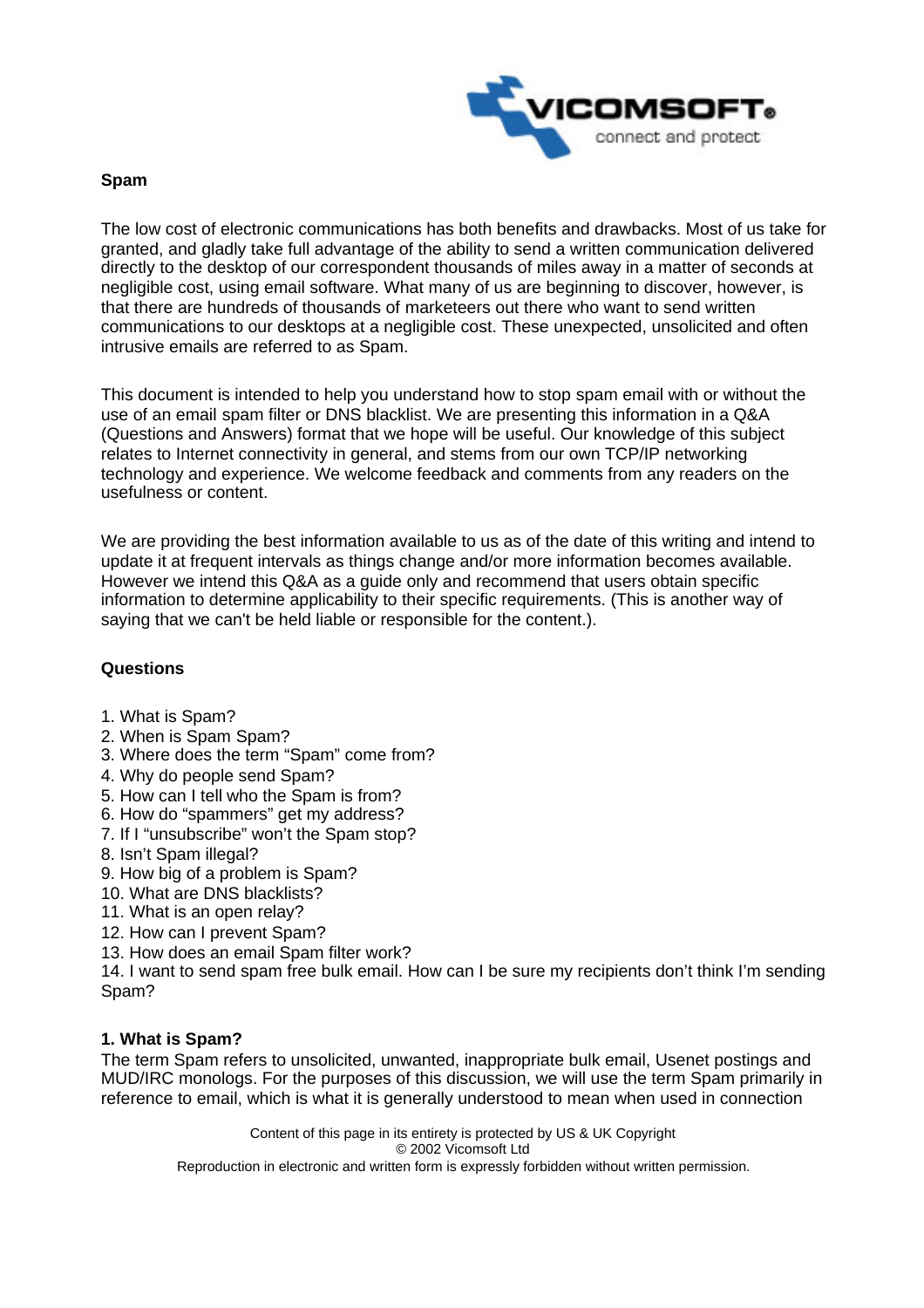

with the Internet. Spam is often referred to as Unsolicited Bulk Mail (UBM), Excessive Multi-Posting (EMP), Unsolicited Commercial email (UCE), spam mail, bulk email or just junk mail.

### **2. When is Spam Spam?**

Exactly where to draw the line between Spam and legitimate email or spam free bulk email is not as obvious as it may seem. To some, any and all email that does not come from an approved source is Spam. According to Mail Abuse Prevention System (MAPS) www.mailabuse.org:

An electronic message is "spam" IF: (1) the recipient's personal identity and context are irrelevant because the message is equally applicable to many other potential recipients; AND (2) the recipient has not verifiably granted deliberate, explicit, and still-revocable permission for it to be sent; AND (3) the transmission and reception of the message appears to the recipient to give a disproportionate benefit to the sender.

MAPS' definition of Spam goes on to say that whether the email is relevant, or whether the benefit to the sender is disproportionate is up to the recipient and not open to discussion. If this is the case, then Spam isn't Spam until the recipient decides it is. However, point (2) above really only makes sense when interpreted in the context of bulk email sent to subscribers. As often as not, the first email you ever send to someone has not been "authorised" since you have never exchanged emails. Further, MAPS goes to considerable length to define "strong terms and conditions prohibiting [email users] from engaging in abusive email practices". These terms and conditions deal exclusively with bulk email sent to lists of addressees. In other words, they want their users to send spam free bulk email. This underlines the generally accepted principle that for Spam to really be Spam, it has to be bulk email. This definition is reinforced by Henry Neeman's "Why Spam is Bad" - a thoroughly enlightening read. Mr Neeman explains to a particularly dense group of spammers, entirely in single syllable words that "Spam is the same thing lots and lots of times."

To learn more about how to stop spam mail and block junk email with a junk email filter or anti spam program, read on.

#### **3. Where does the term "Spam" come from?**

The prevailing theory is that the term refers to a classic skit by Monty Python's Flying Circus. In the skit a couple in a restaurant tries in vain to order something that does not have SPAM in it. As the waitress lists endless dishes, all of them containing increasing amounts of SPAM, a group of Vikings in the corner begin to sing "spam, spam, spam, spam…" until all useful information is drowned out. But where did the connection between unwanted SPAM and unwanted Spam come from?

It did not start with email. The term has it roots, in relation to the Internet, in the late 1980s or early 1990s in Multi-User Dungeons (MUD) and Multi-User Shared Hallucinations (MUSH). MUDs and MUSHes are online, real-time, interactive, text-based virtual environments. According to one source, a MUSH user programmed a macro key to type "spam spam spam…" in a MUSH until his connection was terminated by a SysAdmin. He was subsequently referred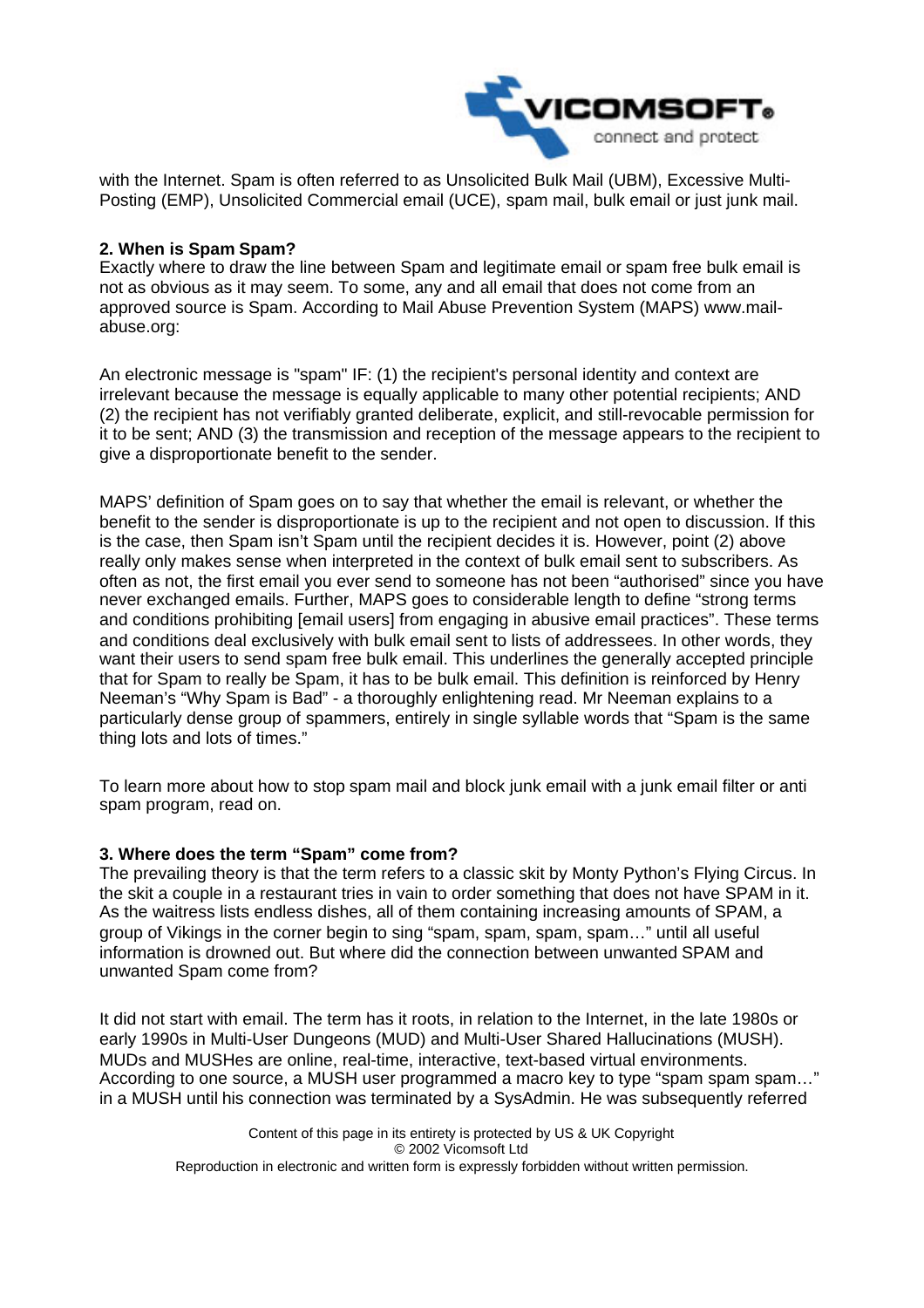

to as "the [!\\*%@](mailto:!*%@) who spammed us" by other members. From MUDs and MUSHes the term Spam began to be used to describe Excessive Multi-Posting (EMP) on Usenet groups. Usenet "news" groups are forums where "authors" can "publish articles" to be read by other users and subsequently discussed. Not much of what gets "published" could ever be considered "news" by any reasonable standard of measure, but the original term is still used today. Under normal circumstances a user would post a message to one or to a small number of relevant newsgroups, asking questions or airing opinions. By using software to automate the process of posting, it became possible to post the same message to thousands of newsgroups ensuring a readership in the hundreds of thousands or even millions.

The very first Spam email was sent on 1 May 1978 by a Digital Equipment Corp. sales rep advertising a computer equipment demonstration. An attempt was made to send this email to all of the Arpanet users on the west coast of the US. The reaction on the part of the recipients was not unlike what you may expect today. Remember that Arpanet was a military project and commercial use was not acceptable. At the time, there was no such thing as an email Spam filter to stop Spam mail because there was no Spam. In April 1994, the Phoenix law firm, Canter and Siegel, advertised their services by posting a message to several thousand newsgroups. This was probably the first automated large scale commercial use of Spam, and was the incident that popularised the term, which up until then had been exclusively part of the arcane vocabulary of Multi-User Dungeons.

# **4. Why do people send spam?**

Spam is the electronic equivalent of junk mail. People send Spam in order to sell products and services or to promote an email scam. Some Spam is purely ideological, sent by purveyors of thought. The bulk of Spam is intended, however, to draw traffic to web sites or to sell sex and money making schemes. Unlike junk mail in your physical mailbox, Spam does not abait if it is unsuccessful. When marketing departments send junk mail at considerable expense, without success, they generally cease, or try a different sales pitch. Spam on the other hand can be entirely unsuccessful, but the large number of wannabe spammers waiting in the wings ensures that we will continue to receive lots of it.

Spammers go to considerable effort to thwart recipients' attempts to stop spam email. They specifically design their emails to bypass your email spam filter.

# **5. How can I tell who the spam is from?**

Normally you cannot. Spam control can become very sophisticated. More experienced users can look at the email "headers" to find the origin of the message but frequently the spammer will set up a one-time email account purely to initiate the spam email shot. When the email shot is finished, the account is closed. At other times, the spammer will forge headers making it difficult or impossible to trace the origin of the Spam, so finding the original sender will very often prove fruitless. Spam protection and junk email prevention require more subtle measures than just finding the culprit.

# **6. How do spammers get my email address?**

Through many means. Some companies you may have had dealings with sell their mailing lists to third parties, spammers included. Spammers also use "robots" to scour the Internet and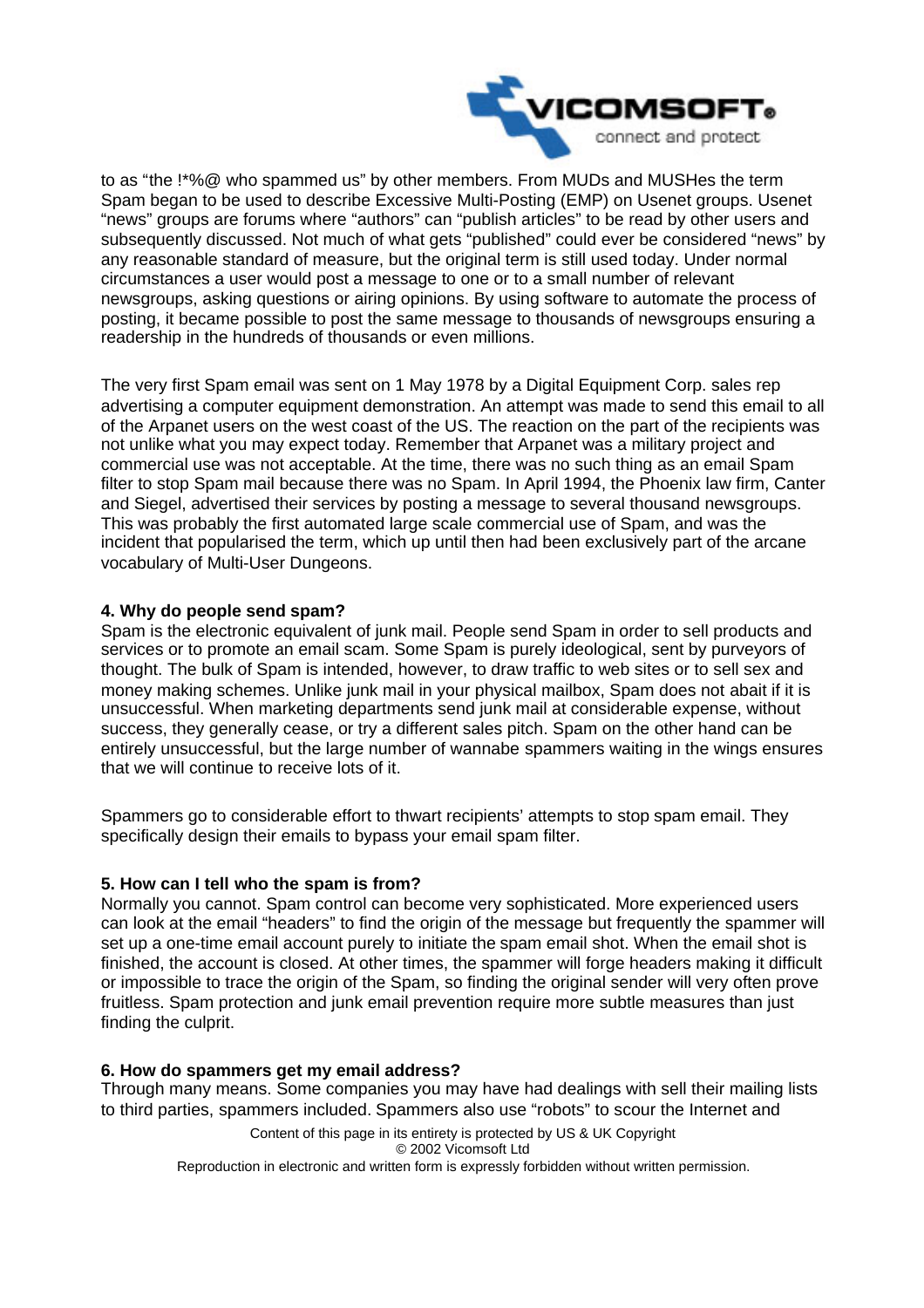

harvest any email addresses that they find. If you post to newsgroups you are also at risk of spammers picking up your email address and sending you junk email. To get adequate spam protection and get rid of Spam, you really need more than one email address. This is an essential element of proper Spam control.

# **7. If I unsubscribe won't it get rid of spam?**

If you didn't have to subscribe to get it, there is little chance that unsubscribing will get rid of Spam. Professional spammers (something about those two words in the same phrase doesn't seem right, but I digress…) use this trick to validate their email address list. They buy or steal lists sometimes containing millions of email addresses. Large percentages of these addresses may be invalid. By unsubscribing to the list, you are informing the spammer that your email address is a good one, and may be sold on to other spammers. Be prepared for more Spam, from many more sources. A better alternative would be to try blocking Spam, or to bounce Spam email using specialized email software.

# **8. Isn't Spam illegal?**

Clearly Spam is illegal if it promotes an illegal product or service. However, spam legislation is pending in the US and in Europe that would make the mere act of sending unsolicited commercial email illegal in the absence of an existing business relationship. The Coalition Against Unsolicited Commercial email (CAUCE) applauds the tough proposed European legislation, but opposes the proposed US anti spam legislation which it considers weak and ineffective at stopping spam. Bill S 630 would establish UCE as a legitimate practice. The onus would be upon the recipient to "opt out" of the mailing list by unsubscribing. In the event of noncompliance on the part of the spammer, it would be up to the ISP to trace them and take action (most end-users lack the sophistication to trace an email back to a physical real-world company or individual). Fines of up to \$10 per illegal Spam would be levied. The CAUCE argues that since the Federal Trade Commission (FTC) is the only enforcing body, given the large number of Spam emails it is unlikely that any serious enforcement would ever take place. CAUCE takes the position that the recipient's email resources are private property and likens UCE to placing advertising billboards on their property at no charge.

Proposed European legislation is much tougher and many believe it would help get rid of Spam. It will require prior consent from the recipient before receiving unsolicited commercial electronic communications including SMS, fax and email. The directive has already been published in the Official Journal of the Economic and Monetary Union and is expected to be implemented in member states by 31 October 2003.

# **9. How big of a problem is spam?**

Big. Spam is a big problem first of all because it is symptomatic of inefficient, parasitical businesses. The Nobel Prize winning economist Ronald Coace in what is now known as the Coace Theorem postulated that an inefficient business (one that cannot bear the cost of its own activities) is dangerous to the economy, because to function, it must spread the cost of its activities across a large number of victims. The Coace Theorem cuts close to home where Spam is concerned. Any business that needs to send Spam emails to survive is not a viable business. The benefit to the spammer is disproportionate to the cost borne by the spammer,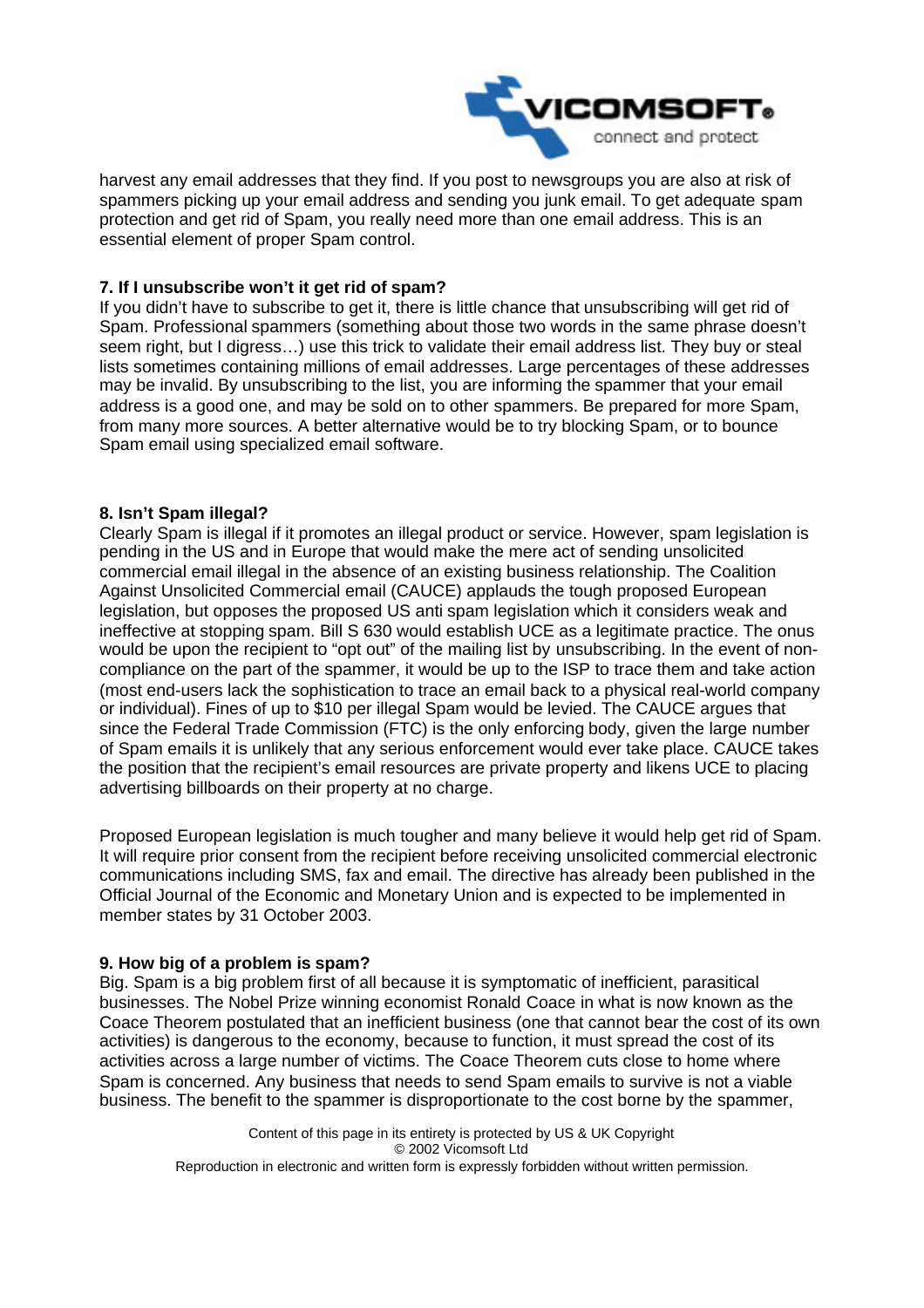

which is next to nil. More importantly, the cost of Spam removal to the victims is totally disproportionate to the benefit to the spammer. In a free market economy such a grossly inefficient process should cease when property rights are enforced (i.e. the cost is borne by the the party who incurs them).

Spam is a big problem because property rights are difficult or impossible to enforce which makes it hard to get rid of Spam. From the 1800s through the mid 1960s industrials considered it their right to produce and pollute with impunity. The economy could not run without their products. They could not afford to not pollute. It took over two decades of lobbying to move government and industry to another point of view. Yet these were reasonable businesses, with physical assets in the countries of their victims and subject to their legal systems. Consider the spammers in contrast. Any physical assets they may have are irrelevant to their activity, which incidentally, has no borders. They are not subject to the legal systems of their victims. If they become subject to legislation attempting to stop Spam they can find a more favourable environment in another country. The immediate effect of the new European legislation will be to force the spammers offshore rather than to stop junk email. There will be less Spam coming from European countries, but there will not necessarily be any less Spam.

Spam is a big problem because of the shared resources it consumes. Internet Service Providers (ISPs) allow you to surf the Internet, and deliver your email to your email software usually for a flat monthly fee. They must, in turn, purchase bandwidth (the technical term for their own connection to the Internet). The more users they have, the more bandwidth they need. If they have very large numbers of users they may need to purchase additional servers to manage email. These costs are offset by the added revenues of a larger user base. Spam however, increases their need for bandwidth, and increases the load on their email servers with no added revenue to compensate. The added cost must be passed on to the customers, the victims of spammers trespassing on their private cyberproperty. Some very large email servers have been shut down due to Spam overload for extended periods depriving hundreds of thousands of paying customers of their emails. One leading ISP processes about 30 million email messages a day, 30% of which are Spam. The problem of Spam has reached proportions where it threatens the viability of email and of the Internet itself.

Spam is a big problem because of the private resources it consumes. Many business people spend up to fifteen minutes per day reading and deleting their Spam emails. A company with 100 knowledge workers earning an average of \$40,000 per year each spending ten minutes per day deleting Spam would experience an added burden of \$80,000 per year. This cost would be passed on to Internet users and non-users alike as they purchase products from this company at their local department store.

Spam is a big problem because of number of victims it involves. According to META Group, 5- 15% of corporate email is Spam. This is expected to grow to to 15-30% in the near term. This means that the average medium-sized company receives 20,000 Spam emails per day. Taking the above example a little further, if 10 million people each lose 5 minutes a day deleting Spam, in terms of productivity, this could cost the global economy over \$4 billion annually, not counting wasted bandwidth, CPU time and network administration time and tools. Based on these assumptions, the global cost of Spam may well be over \$5 billion annually.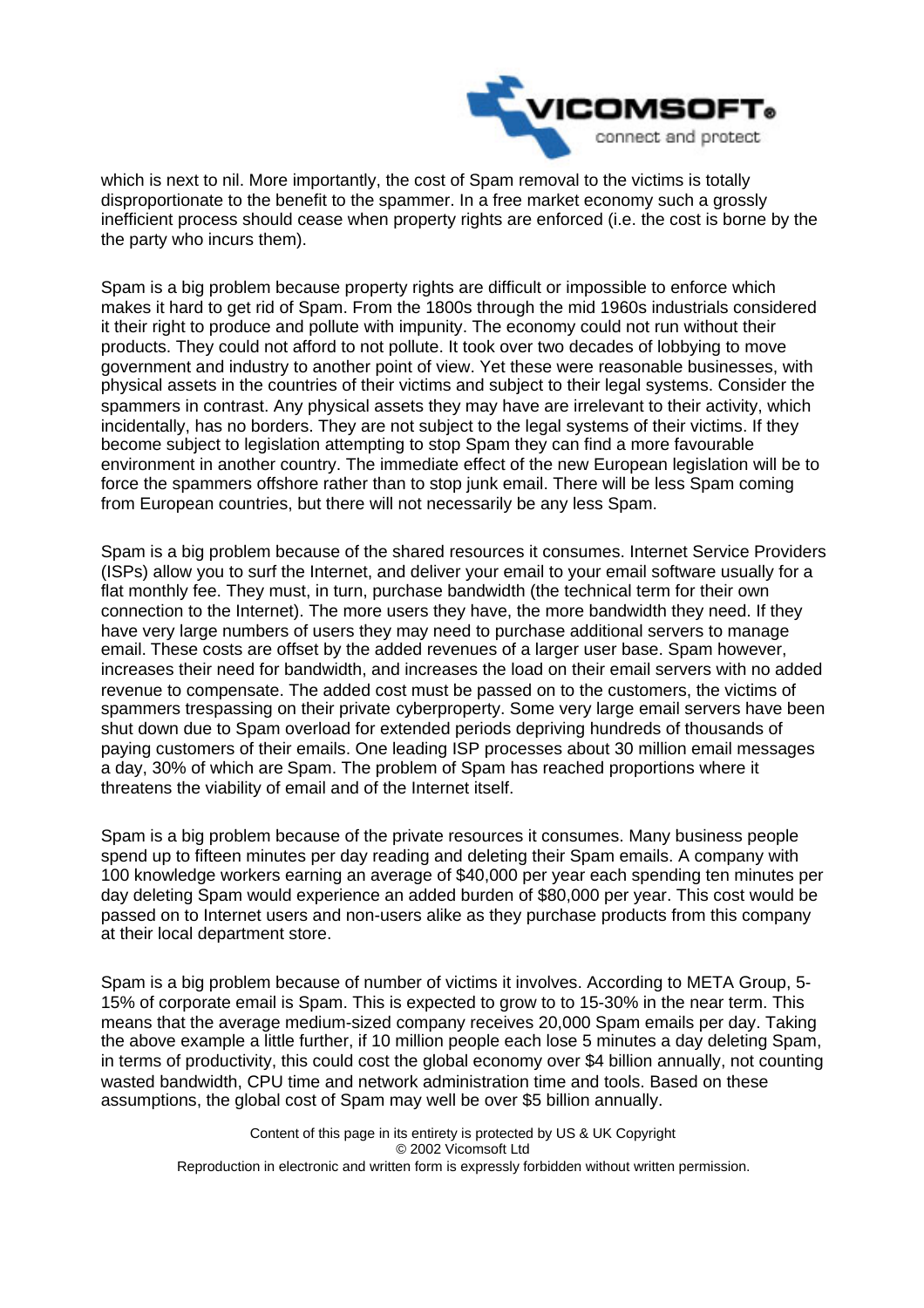

### **10. What are DNS blacklists?**

DNS blacklists are lists of domains that are known to originate Spam. Many anti-spam software programs use these lists to control Spam by refusing any email that originates from one of these domains. DNS blacklists are usually maintained by anti-spam organizations or by individuals with an intense dislike for Spam. The difficulty with DNS blacklists is the need for objectivity in deciding when to blacklist a domain. In order to know that a domain is producing Spam, the offence must be reported. Reporting Spam without any anti-abuse mechanism in place, however, leaves nothing to stop people from getting servers added to a DNS blacklist out of malice. The obvious solution would be to require a minimum number of reported incidents before blacklisting a server. This proves equally unsatisfactory however as a measure to stop Spam mail. Anyone who manages large mailing lists knows that a small percentage of people who subscribe subsequently accuse the sender of spamming them when they receive their email. Naturally, a company that sends out millions of legitimate commercial emails will receive more accusations of Spam than one that sends out a smaller amount of spam free bulk email.

The real solution lies in good management. A system administrator that knows about Spam, that knows who the large legitimate bulk mailers are and responds rapidly to complaints from unjustly blacklisted domains will ultimately provide a useful service to the Internet community at large. There are some well-managed DNS blacklists on the Internet and these can be a useful addition to the feature set of anti spam software. Below is a short list of the better known sites: Realtime Blackhole List

Spam Cop Spews.org Open Relay Data Base Monkeys.com Rfc-ignorant.org

#### **11. What is an open relay?**

Anyone who has travelled a lot has experienced the following: You check into your hotel. You connect to the Internet using the Ethernet socket in your hotel room. You try to send an email to the office, and your email client refuses saying "relaying denied". What happened? Suppose your email address is [you@foo.bar.](mailto:you@foo.bar) Your regular email server, which may be named mail.foo.bar, knows all of the IP addresses of all of the machines connected to the Internet via the foo.bar domain. Should the mail.foo.bar forward email coming from another domain than foo.bar, this is referred to as "relaying". Most ISPs do not allow relaying of email from untrusted domains, indeed from any domains but their own. Your laptop computer was using an IP address allocated by your hotel's DHCP server. Mail.foo.bar did not recognize this IP address, and refused to relay. There are a lot of poorly configured email servers however, that will let anyone use them to send email. An open mail relay becomes a channel for Spam, virtually "hijacked" by unscrupulous spammers who send large numbers of emails through them until they are discovered and banned, and move on to another open relay. Early versions of certain email servers did not stop spam email , but defaulted to open relaying when set up, so that there are many open relays available to spammers today. Recent versions of most email server products default to denying relaying in order to block junk email.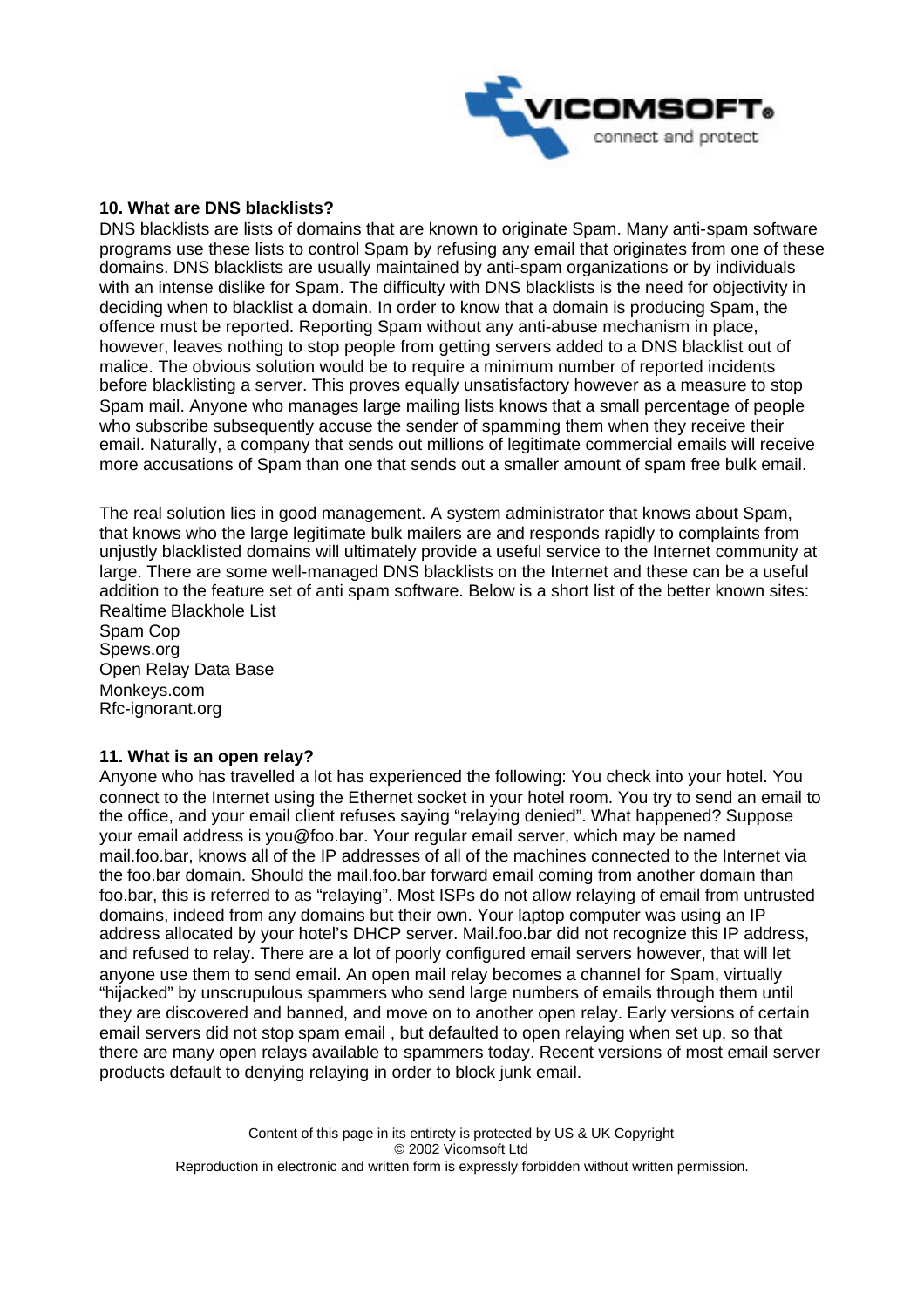

### **12. How can I stop Spam email?**

There are a number of things you can do to stop Spam email. Which ones suit you best will depend upon your needs, the type of email you generally receive, whether you have complete control over your email account, the number of legitimate correspondents you may have and how long you tend to keep them.

#### **Scenario A.**

Joe runs a small business. He regularly exchanges emails with about 50 business contacts. He also uses the Internet extensively to order goods or information, to book events and travel and to make new business contacts on newsgroups. Currently, over one half of his email is Spam. He can delete it fairly quickly, but it gets on his nerves. The first thing Joe can do to get rid of Spam is change his email address and inform his regular colleagues. Next, he can get a second, web-based email address at no charge from one of the many providers of this type of service. He can use his web email address when entering information into online forms or when dealing with any untrusted third party, knowing that this is the address that will be likely to get more Spam. When it starts to get too much Spam, he can simply change it without having to inform anyone. Lastly, Joe can use the Spam filters in his email client software to filter out any obvious Spam that manages to get through. Optionally he can use dedicated anti Spam software to block Spam.

#### **Scenario B**.

Annette works in the customer service department of a large organization. Unlike Joe, Annette receives large numbers of legitimate emails from people with whom she has had no previous contact. It would not be feasible for Annette to change her email address and inform all of her correspondents. Furthermore, all of the email addresses in Annette's organization have the same format: [firstname.lastname@organization.tld.](mailto:firstname.lastname@organization.tld) Annette receives over one hundred emails per day, of which typically sixty are Spam. Annette needs to talk to her email administrator to discuss the problem, which plagues many of her co-workers as well. The ideal long-term solution for Annette's organization would be to install a server based anti Spam software with rules that can be modified for users and groups of users. Email users in Annette's service may have slightly different needs than users in human resources or in the legal department. In the meantime, Annette can probably lower her Spam workload substantially without filtering out legitimate customer email. By using the filters in her email client to examine the sender email addresses and subject fields of the Spam she receives, she can quickly identify keywords that will enable her to filter out most of the obnoxious Spam messages. This is not a good long-term solution, but will help her to cope until her email administrator implements something better.

#### **Scenario C**.

Jean is head of IT in a middle school. She wants her students to use the Internet for research, become fluent in IT and be able to receive emails from legitimate sources. She already has a web content filtering system in place, but has no means to ensure that students do not receive inappropriate emails. Unlike Annette's organization, which would rather let the odd Spam message get through than accidentally prevent legitimate customer emails from reaching their destination, Jean's school cannot allow any inappropriate email to reach the students, even if this means blocking the odd legitimate message. Jean needs a server based solution that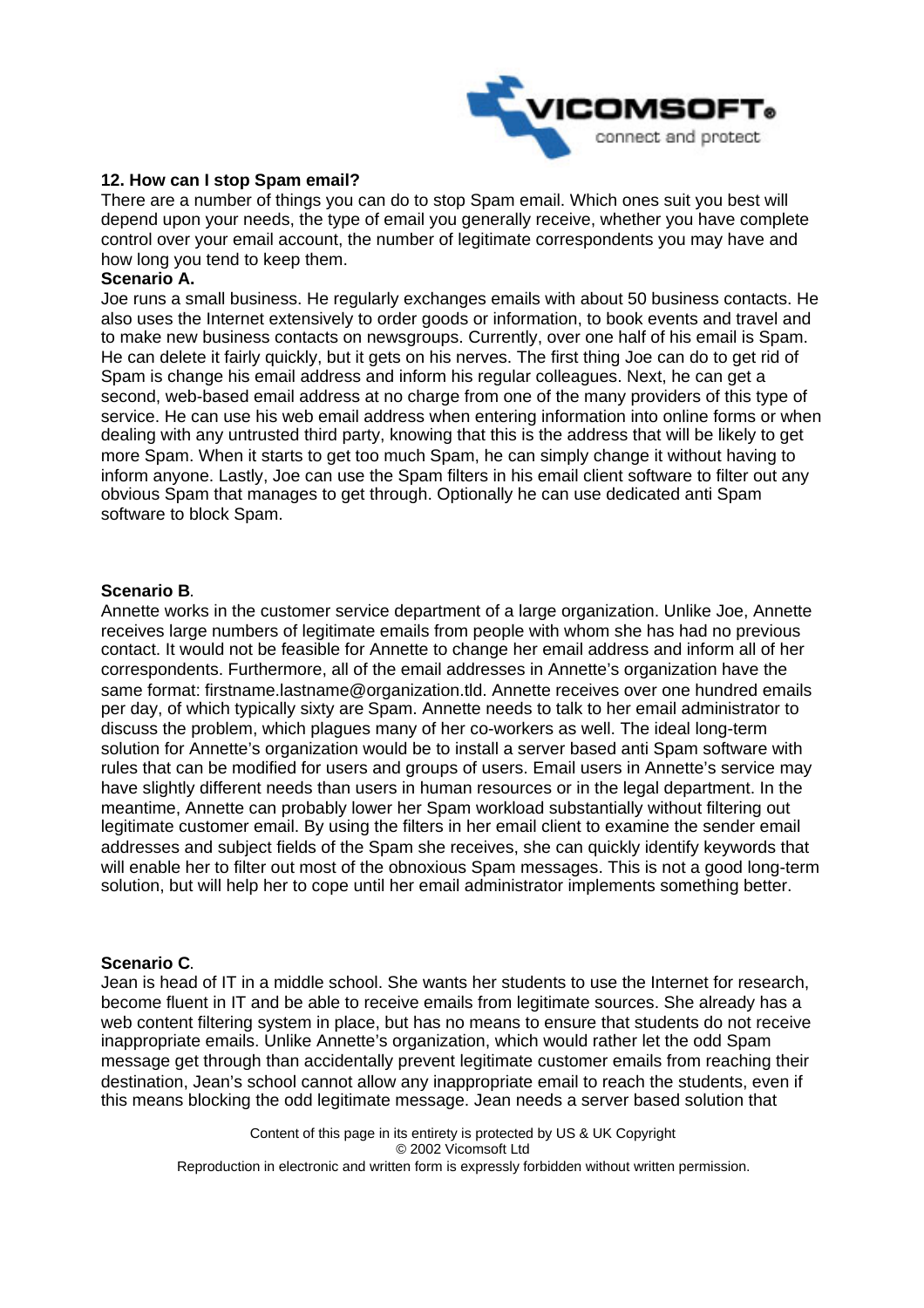

meets the following requirements: a) it must filter all email regardless of what email server it came from, b) it must quarantine suspect emails, allowing authorised personnel to flag individual mails as legitimate and c) it must have a variable threshold allowing the administrator to increase the level of severity in the event that marginal but bad emails actually reach their recipients.

There are many ways to stop Spam. One or several may be right for you. This will depend on a variety of factors as the above scenarios suggest.

### **13. How does an email Spam filter work?**

For most email users, using an email Spam filter to get rid of Spam is the only viable alternative to manually sifting through large numbers of junk email every day.

### There are different kinds of filters:

User defined filters are included in most email clients today. With these filters you can forward email to different mailboxes depending on headers or contents. For example, you would put email from each of your friends into a mailbox named after them. You can also use these same filters to forward email to the trash if the origin or contents are suspicious. To do this you need to carefully look at any Spam emails you receive. Try to notice common characteristics, recurring patterns in senders' email addresses, dubious claims in the subject line and so on. You will soon find that Spam filtering using a small number of rules can eliminate a large number of Spam emails.

Header filters are more sophisticated. They look at the email headers to see if they are forged. Email headers contain information in addition to the recipient, sender and subject fields displayed on your screen. They also contain information regarding the servers that were used in delivering your email (the relay chain). Many spammers do not want to be traced. They put false information in the email headers to prevent people from contacting them directly. Some anti spam programs can detect forged headers which are a sure indication that the email is Spam. Not all Spam has forged headers though, so this filter by itself is not sufficient.

Language filters simply filter out any email that is not in your native tongue. It only filters out foreign language Spam, which is not a major problem today, unless the foreign language in question is English. In future, languages other than English are expected to make up an increasingly large percentage of Internet communications. If you do not expect to get emails in another language, this may be a quick and easy way to eliminate some portion of your Spam.

Content filters scan the text of an email and use fuzzy logic to give a weighted opinion as to whether the email is Spam. They can be highly effective, but can also occasionally filter out newsletters and other bulk email that may appear to be Spam. This can usually be overridden by explicitly authorizing email from domains you subscribe to.

Permission filters block all email that does not come from an authorized source. Typically the first time you send an email to a person using a permission filter you will receive an autoresponse inviting you to visit a web page and enter some information. Your email then becomes